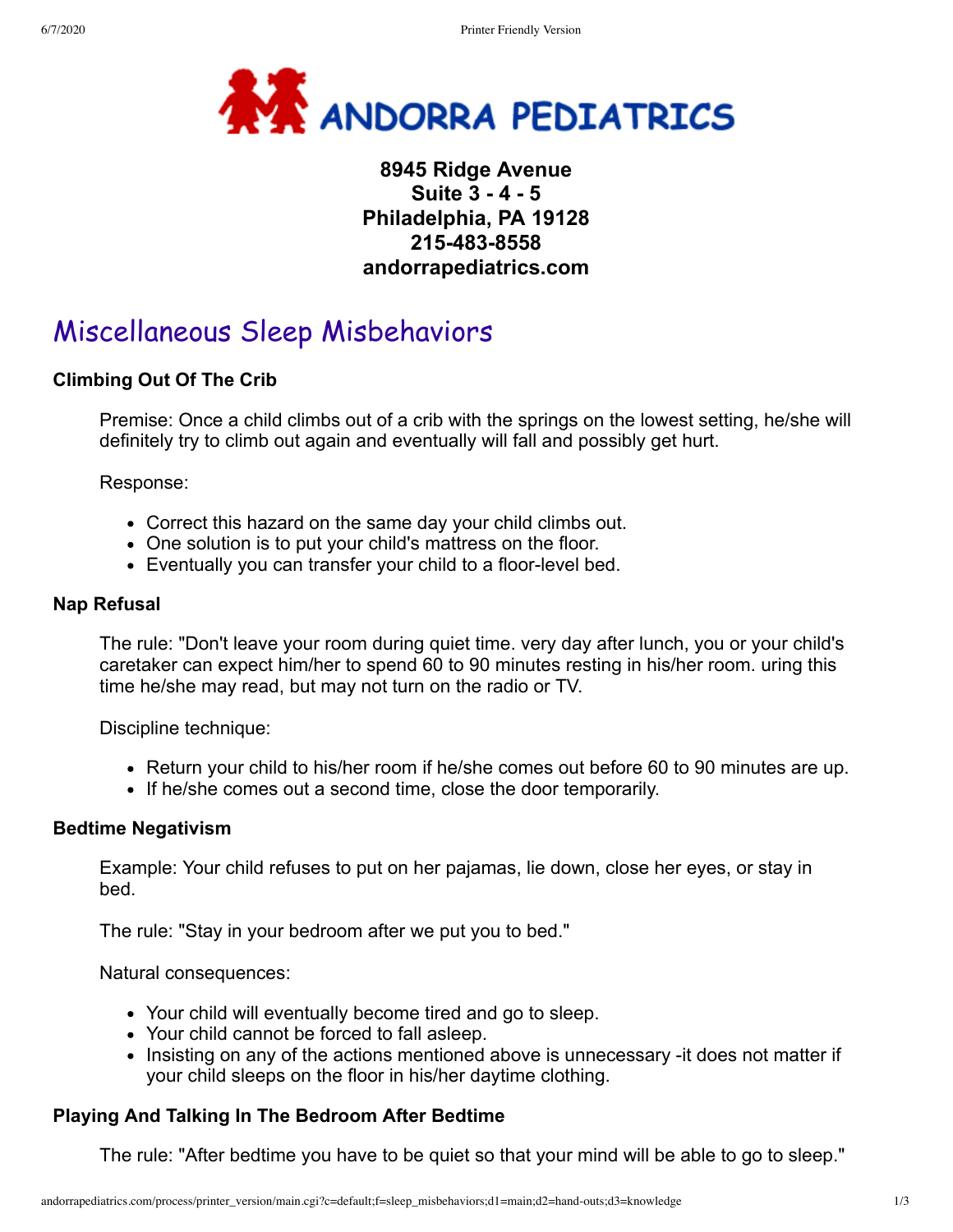Logical consequences:

- For every night that children stay up, fight, play, or make noise, they will be put to bed 15 minutes earlier the following night.
- If one child in particular tries to keep the other one up, that child can be sent to bed 1 hour earlier.

Praise your children the following morning for going to sleep without a fuss.

#### **Wandering Or Prowling About During The Night**

Example: Some children awaken during the night and move about the house getting into trouble. They may raid the refrigerator or leave it open. They may watch TV, or turn on the stove or water faucet. Unlike sleepwalkers, they are awake.

The rule: "If you wake up during the night, except for going to the bathroom, you have to stay in your room."

Discipline technique: Nighttime restriction to the bedroom.

- Because of the safety issues, until children are safety-conscious (namely, at age 4 or 5), they need a barricade to keep them in their bedrooms.
- This can be a gate, plywood plank, or locked door.
- A chain lock (hotel lock) can keep your child in the room, yet allow him/her to open the door partially in case he/she needs to cry out for someone.
- After 4 years of age most children will stay in their rooms if they awaken early and have been told they are expected to stay and play quietly.

#### **Sleeping With The Parents**

The rule: "Stay in your room during the night. Starting tonight we sleep in separate beds. We have our room and you have your room. You have your bed and we have our bed. You are too old to sleep with us anymore. " Since many normal children sleep with their parents during the early years, the parents must decide if they want to discourage it.

Discipline technique:

- If your child crawls into your bed, he/she should be sternly ordered back to his/her own bed.
- If your child does not move, he/she can be escorted back immediately without any conversation.
- If your child usually does not awaken you when he/she crawls into your bed, use a signaling device that will awaken you when your child enters your bedroom. For example, a chair placed against your door that will fall when it is moved or a loud bell attached to your doorknob.
- Some parents simply lock their bedroom door. Another approach is to put a barrier in front of your child's bedroom door.

#### **Wanting To Choose His Or Her Own Bedtime**

Assumption: Adolescents should be able to take care of their own sleep requirements before going off to college.

The rule: